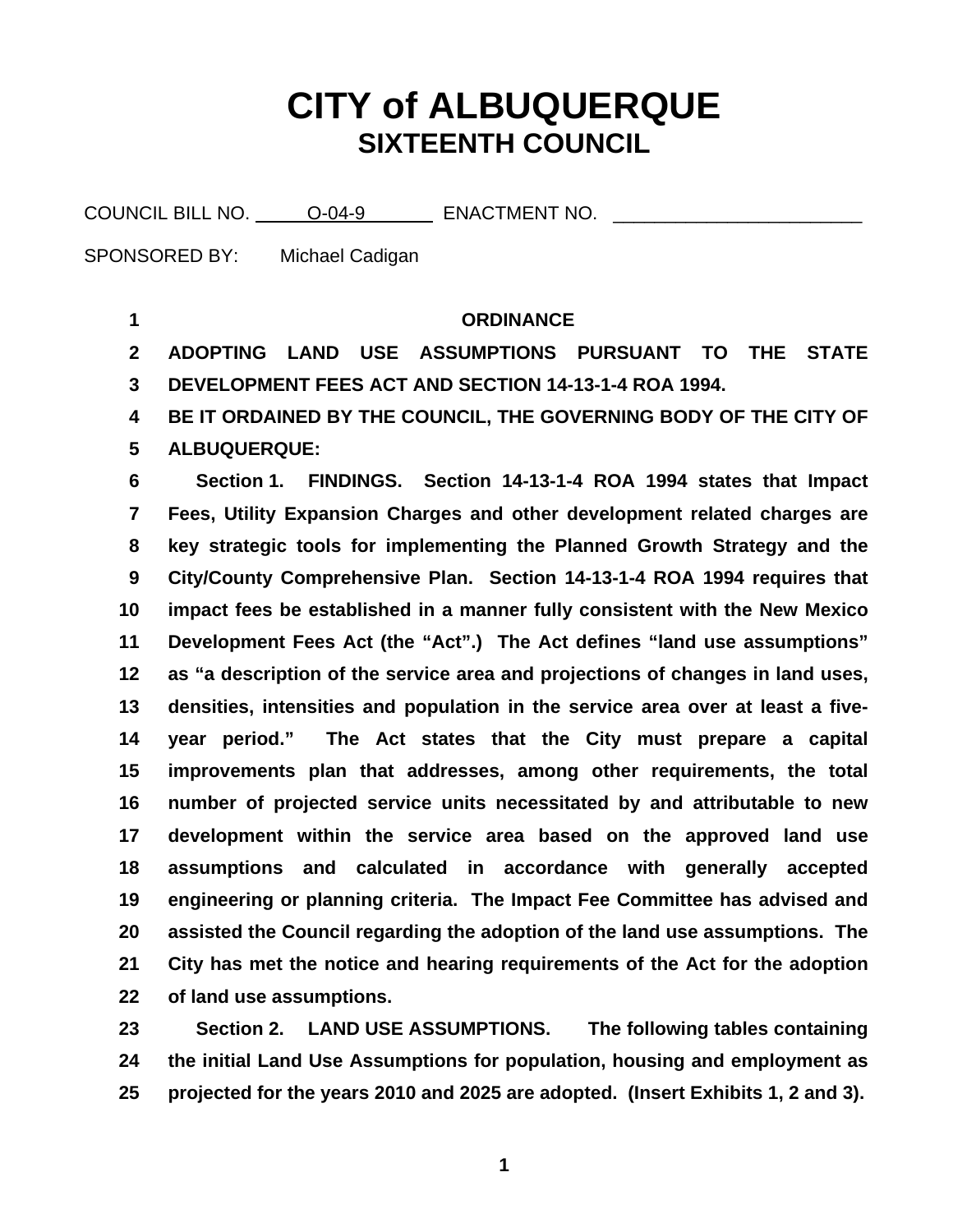**Section 3. PERIODIC REVIEW AND UPDATE. The City shall update the land use assumptions at least every five years as required by the Act.** 

 **Section 4. SEVERABILITY CLAUSE. If any section, paragraph, sentence, clause, word or phrase of this ordinance is for any reason held to be invalid or unenforceable by any court of competent jurisdiction, such decision shall not affect the validity of the remaining provisions of this ordinance. The Council hereby declares that it would have passed this ordinance and each section, paragraph, sentence, clause, word or phrase thereof irrespective of any provision being declared unconstitutional or otherwise invalid.** 

 **Section 5. COMPILATION. This ordinance shall be incorporated in and made part of the Revised Ordinances of Albuquerque, New Mexico, 1994.** 

 **Section 6. EFFECTIVE DATE. This ordinance shall take effect five days after publication by title and general summary.** 

- 
- 
- 
- 

- 
- 
- 
- 
- 
- 
- 
- 
- 
- 
- X:\SHARE\Legislation\Sixteen\o-9fin.doc
-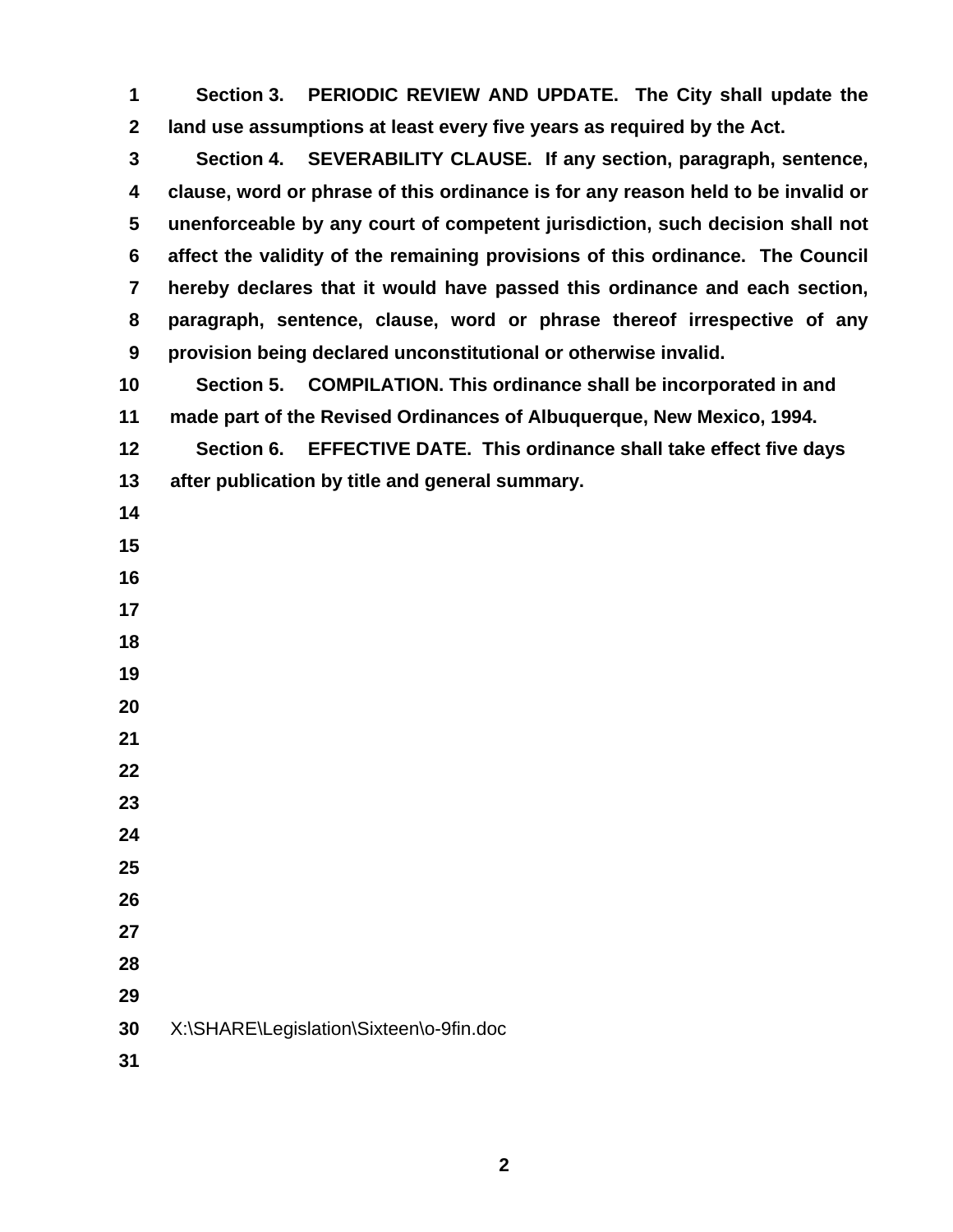#### **EXHIBIT 1 Land Use Assumptions: Distribution of Population in 2000, 2010 & 2025**

|                                         | 2000    | 2010             |                                          | 2025                  |                                          | <b>Population Growth</b><br>2000-2025 |                                          |
|-----------------------------------------|---------|------------------|------------------------------------------|-----------------------|------------------------------------------|---------------------------------------|------------------------------------------|
| <b>Subarea</b>                          |         | <b>Scenarios</b> |                                          | <b>Scenarios</b>      |                                          | <b>Scenarios</b>                      |                                          |
|                                         |         | Vacant<br>Land   | <b>Centers &amp;</b><br><b>Corridors</b> | <b>Vacant</b><br>Land | <b>Centers &amp;</b><br><b>Corridors</b> | <b>Vacant</b><br>Land                 | <b>Centers &amp;</b><br><b>Corridors</b> |
| 1-City boundaries<br>through 1959       | 258,663 | 263,439          | 263,356                                  | 271,609               | 270,482                                  | 12,946                                | 11,819                                   |
| 2-City boundaries 1960-<br>1979         | 121,502 | 133,268          | 128,348                                  | 147,323               | 145,451                                  | 25,821                                | 23,949                                   |
| 3-City boundaries 1980 to<br>present    | 69,918  | 108,922          | 110,361                                  | 128,895               | 123,662                                  | 58,977                                | 53,744                                   |
| 4-County North Valley                   | 13,746  | 14,079           | 14,126                                   | 15,133                | 15,341                                   | 1,387                                 | 1,595                                    |
| 5-County South Valley                   | 33,307  | 33,468           | 33,450                                   | 37,886                | 37,489                                   | 4,579                                 | 4,182                                    |
| 6-County Pajarito                       | 2,019   | 1,996            | 1,996                                    | 2,740                 | 2,165                                    | 721                                   | 146                                      |
| 7-City/County Volcano<br>Cliffs/Horizon | 5       | 2,596            | 2,623                                    | 6,639                 | 8,240                                    | 6,634                                 | 8,235                                    |
| 8-City/County Atrisco                   | 9,672   | 18,685           | 19,624                                   | 27,337                | 29,578                                   | 17,665                                | 19,906                                   |
| 9-City/County North Abq<br>Acres        | 11,328  | 15,803           | 15,548                                   | 20,202                | 20,076                                   | 8,874                                 | 8,748                                    |
| 10-Planned Communities                  | 40      | 39               | 39                                       | 17,703                | 21,611                                   | 17,663                                | 21,571                                   |
| 11-County other NE                      | 2,904   | 3,004            | 3,011                                    | 2,952                 | 2,950                                    | 48                                    | 46                                       |
| 12-County other SE                      | 6,175   | 5,186            | 4,950                                    | 6,958                 | 4,830                                    | 783                                   | $-1,345$                                 |
| 13-County other NW                      | 3,092   | 3,097            | 5,220                                    | 3,910                 | 12,601                                   | 818                                   | 9,509                                    |
| 14-County other SW                      | 2,971   | 4,923            | 4,921                                    | 13,509                | 9,118                                    | 10,538                                | 6,147                                    |
| 15-County other East<br>Mountains       | 17,557  | 18,792           | 18,754                                   | 21,286                | 20,853                                   | 3,729                                 | 3,296                                    |
| 16-Native American<br>Communities       | 3,779   | 4,324            | 5,358                                    | 5,281                 | 5,272                                    | 1,502                                 | 1,493                                    |
| <b>Grand Total</b>                      | 556,678 | 631,621          | 631,685                                  | 729,363               | 729,719                                  | 172,685                               | 173,041                                  |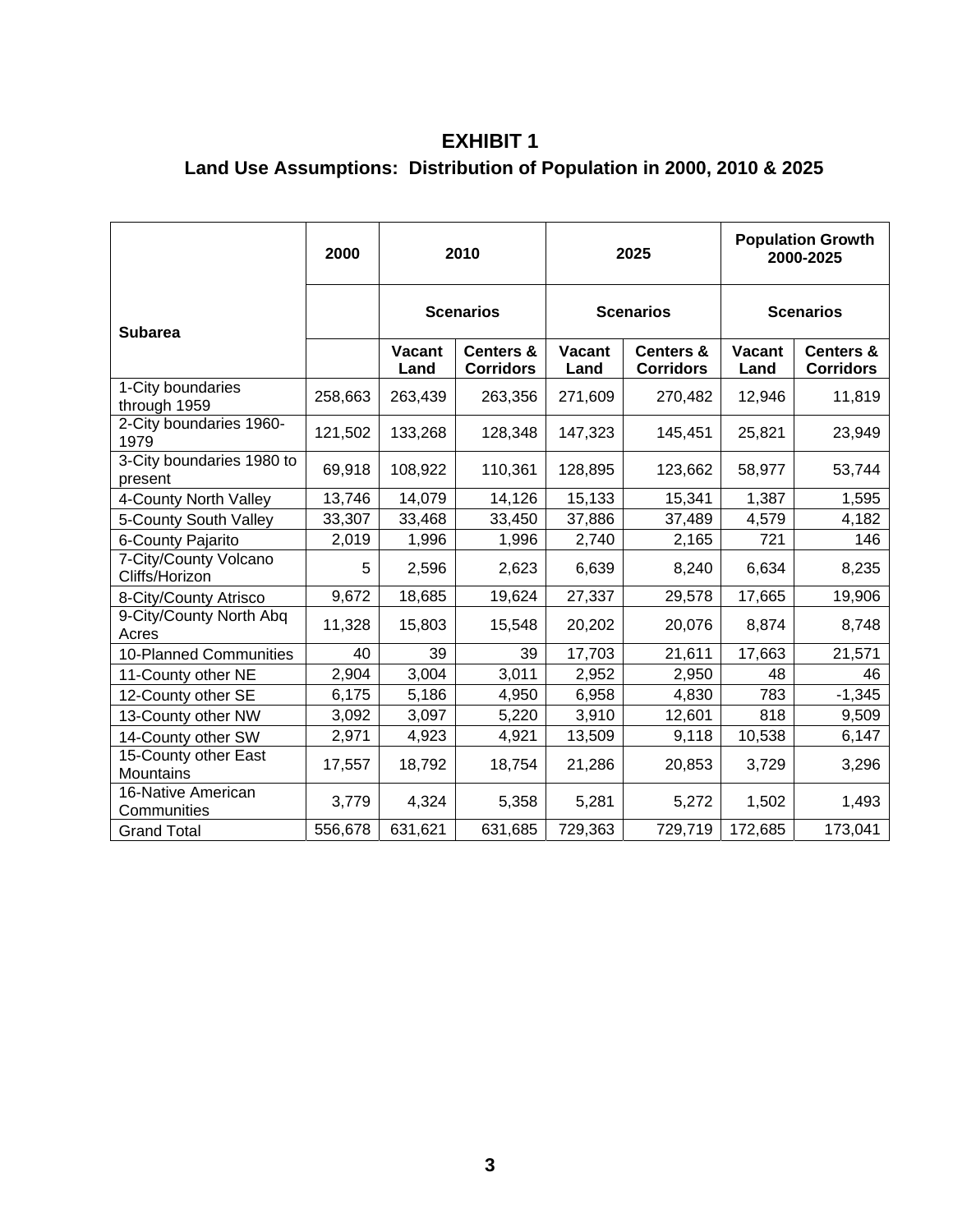#### **EXHIBIT 2**

## **Land Use Assumptions: Distribution of Housing in 2000, 2010 & 2025**

|                                         | 2000    | 2010                  |                                          | 2025                  |                                          | <b>Housing Growth</b><br>2000-2025 |                                          |
|-----------------------------------------|---------|-----------------------|------------------------------------------|-----------------------|------------------------------------------|------------------------------------|------------------------------------------|
| <b>Subarea</b>                          |         | <b>Scenarios</b>      |                                          | <b>Scenarios</b>      |                                          | <b>Scenarios</b>                   |                                          |
|                                         |         | <b>Vacant</b><br>Land | <b>Centers &amp;</b><br><b>Corridors</b> | <b>Vacant</b><br>Land | <b>Centers &amp;</b><br><b>Corridors</b> | <b>Vacant</b><br>Land              | <b>Centers &amp;</b><br><b>Corridors</b> |
| 1-City boundaries<br>through 1959       | 118,728 | 124,498               | 124,024                                  | 133,240               | 133,268                                  | 14,512                             | 14,540                                   |
| 2-City boundaries 1960-<br>1979         | 53,547  | 59,807                | 57,628                                   | 68,057                | 67,435                                   | 14,510                             | 13,888                                   |
| 3-City boundaries 1980 to<br>present    | 26,485  | 44,105                | 44,848                                   | 54,615                | 51,965                                   | 28,130                             | 25,480                                   |
| 4-County North Valley                   | 5,643   | 5,978                 | 5,983                                    | 6,609                 | 6,628                                    | 966                                | 985                                      |
| 5-County South Valley                   | 11,835  | 12,303                | 12,300                                   | 14,423                | 14,213                                   | 2,588                              | 2,378                                    |
| 6-County Pajarito                       | 663     | 668                   | 668                                      | 988                   | 757                                      | 325                                | 94                                       |
| 7-City/County Volcano<br>Cliffs/Horizon | 3       | 1,003                 | 1,000                                    | 2,564                 | 3,054                                    | 2,561                              | 3,051                                    |
| 8-City/County Atrisco                   | 3,576   | 7,172                 | 8,062                                    | 11,584                | 12,393                                   | 8,008                              | 8,817                                    |
| 9-City/County North Abq<br>Acres        | 4,075   | 6,112                 | 5,968                                    | 8,593                 | 8,255                                    | 4,518                              | 4,180                                    |
| 10-Planned Communities                  | 18      | 18                    | 18                                       | 6,967                 | 8,979                                    | 6,949                              | 8,961                                    |
| 11-County other NE                      | 1,332   | 1,391                 | 1,395                                    | 1,402                 | 1,402                                    | 70                                 | 70                                       |
| 12-County other SE                      | 2,064   | 1,692                 | 1,621                                    | 2,485                 | 1,614                                    | 421                                | $-450$                                   |
| 13-County other NW                      | 1,276   | 1,298                 | 2,130                                    | 1,553                 | 5,057                                    | 277                                | 3,781                                    |
| 14-County other SW                      | 1,044   | 1,046                 | 1,046                                    | 4,491                 | 2,729                                    | 3,447                              | 1,685                                    |
| 15-County other East<br>Mountains       | 7,423   | 8,025                 | 8,015                                    | 9,186                 | 9,020                                    | 1,763                              | 1,597                                    |
| 16-Native American<br>Communities       | 1,362   | 1,601                 | 2,007                                    | 2,033                 | 2,031                                    | 671                                | 669                                      |
| <b>Grand Total</b>                      | 239,074 | 276,717               | 276,713                                  | 328,790               | 328,800                                  | 89,716                             | 89,726                                   |